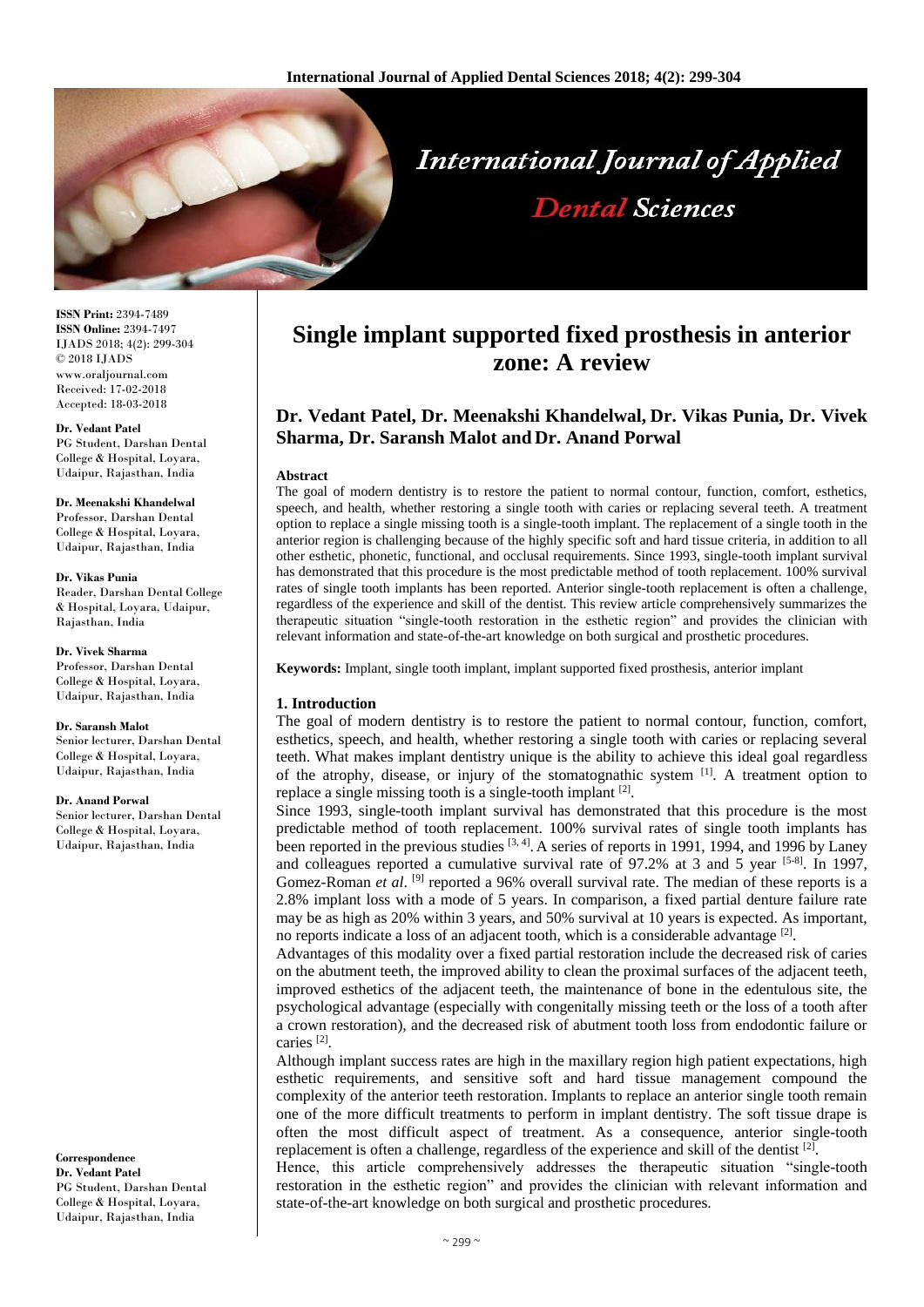### **2. Indications**

- Poor abutment teeth support
- Inadequate hard or soft tissue (or both) in esthetic regions (pontic contour)
- Patient will not allow preparation of adjacent teeth (patient desire)
- Young patients with large pulp horns in clinical crowns
- Anodontia [2]

# **3. Contraindications**

- Lack of available bone height with poor prognosis or impossibility to augment
- Inadequate bone volume.
- Inadequate intra-tooth space.
- Observable mobility of the adjacent teeth.
- The time required for treatment, and psychologic fear of surgery<sup>[2]</sup>

# **4. Pre-treatment evaluation**

The limiting factors that may influence the treatment plan for maxillary anterior single-tooth replacement should be included in the presurgery preprosthetic evaluation  $[2]$ .

# **4.1 Esthetics Evaluation**

The implant is often 5 mm or less in diameter and round in crosssection. A natural maxillary anterior crown cervix region is 4.5 to 7 mm in mesiodistal cross-section and is never completely round. In fact, the natural central incisor and canine teeth are often larger in their faciopalatal dimension at the cementoenamel junction (CEJ) than in the mesiodistal dimension<sup>[10]</sup>.

The bone is lost first in the faciopalatal width, so the greater width of implants in this dimension to copy a tooth root would require even more augmentation than presently advocated. As a result, a smaller-diameter, round implant is suggested, and the cervical esthetics of a single implant crown must accommodate a round-diameter implant and balance hygiene and aesthetic parameters. Additional prosthetic steps and components with varied emergence profiles or customized tooth colored abutments are often required to render the illusion of a crown on a natural abutment  $[10]$ . To ideally restore an esthetic maxillary anterior tooth, the implant should be positioned in three dimensions within the prosthetic contour requirements of the final restoration. Hence, the ideal implant body position is first identified [10].

# **4.2 Crown Height Space**

The interocclusal space should be assessed carefully. Patients with Angle's Class II Division II skeletal patterns, an inadequate maxilla-mandibular relationship, or a severe deficiency in the vertical dimension are poor candidates for dental implants without prior corrections. An implant abutment is usually too short for proper retention of the crown. This may mean orthognathic surgery, orthodontic therapy, or both is required before any tooth replacement [2].

# **4.3 Bone Height**

The available bone should be closely evaluated because it will greatly influence the soft tissue drape, implant size, implant position (angulation and depth), and ultimately the final esthetic outcome. The model midcrestal position of the edentulous site should be 2 mm below the facial CEJ of the adjacent teeth. On occasion, the bone crest may be above this position when the interproximal bone height is higher and/or a

bone graft was performed at extraction. Often the osseous crest may be more apical than ideal, in both the implant site and the adjacent tooth roots. Under these conditions, ideal crown contour, soft tissue emergence, and interproximal tissue conditions are less likely [2].

# **4.4 Mesiodistal Space**

An adequate mesiodistal space is necessary for an esthetic outcome of an implant restoration and the interproximal soft tissue of the adjacent teeth. A traditional two-piece implant should be at least 1.5mm from an adjacent tooth. When the implant is closer than this to an adjacent tooth, any bone loss related to the microgap, the biological width, and/or stress might cause the implant and adjacent tooth to lose bone. This may compromise interproximal esthetics and/or sulcular health of the implant and natural tooth [10].

# **4.5 Faciopalatal Width**

The bone width loss is primarily from the facial region, because the labial plate is very thin compared with the palatal plate, and facial undercuts are often found over the roots of the teeth. A bone graft is often necessary to restore the proper anatomy of the ridge and to avoid a compromised implant position more palatal and apical [10].

The amount of available bone width (faciopalatal) should be at least 2.0 mm greater than the implant diameter at implant insertion. Therefore a 3.5mm implant requires at least 5.5mm of bone width.It should be emphasized the implant diameter measurement is at the crest module of the implant. Most 3.75 mm diameter implant bodies are 4.1 mm at the crest module. In these situations, the mesiodistal limitation is 7.1 mm and the faciolingual width limitation is  $6.1 \text{ mm}$ <sup>[10]</sup>.

# **4.6 Soft Tissue Drape**

The position and architecture of the interdental papillae are noted before developing the implant treatment plan. The soft tissue in the region of the edentulous site should ideally have the same color and form as the adjacent teeth. When a tooth is lost, the thin interseptal bone disappears and the bone remodels in a sloping fashion from the palatal to the more apical facial bony plate. As a result, the interdental papillae are often depressed compared with their level between healthy adjacent teeth. The papilla height is also affected as a result of the lack of interproximal contact with the missing tooth.<sup>2</sup> Several authors have proposed additional parameters for predictable papillae that may guide the practitioner in the choice of the most appropriate modality  $[11, 12]$ . They are as follows-

# **4.6.1 Height of the Lip Line**

Ideally the height of the maxillary lip should rest at the junction of the free gingival margin on the facial aspect of the maxillary centrals and canine teeth  $[13, 14]$ . Thus the interdental papillae are visible, but little gingival display is seen over the clinical crowns. Almost 70% of patients have this ideal smile position. The higher the high lip line is, the more ideal the esthetic requirements are for the remaining teeth and for the single-tooth replacement [10].

# **4.6.2 Gingival Biotype in the Treatment Area**

The biotype of the gingiva is usually called *thick* or *thin*. Thicker tissue is more resistant to the shrinkage or recession and more often leads to the formation of a periodontal pocket after bone loss. Thin gingival tissues around the teeth are more prone to shrinkage after tooth extraction and are more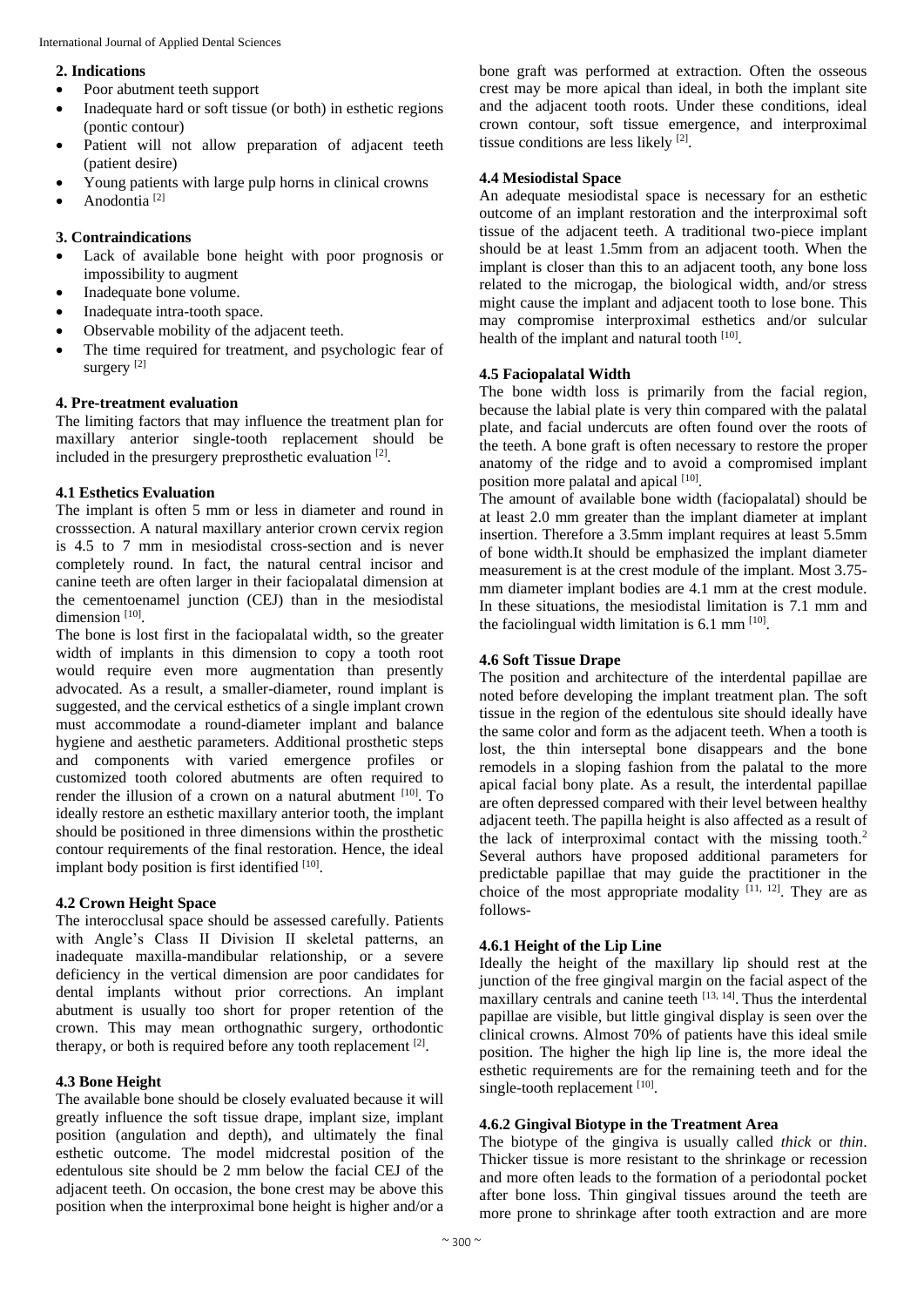difficult to elevate or augment after tooth loss. Gingival recession is the most common esthetic complication of thin biotypes after anterior single-tooth extraction and is also a concern after implant surgery, uncovery, or both [10].

### **4.7 Shape of the Missing and Adjacent Teeth**

The shape of the missing and adjacent teeth can profoundly influence the degree of risk associated with implant-supported restorations in the esthetic zone. With the esthetic outcome strongly influenced by the final gingival architecture, the risk can be reduced by the presence of square teeth (and, often, a thick-gingiva biotype). Triangular tooth shapes often have a tissue architecture of the thin, high-scalloping type when associated with teeth in good periodontal health. A high esthetic risk is evident when a triangular tooth shape is associated with localized periodontal defects and the loss of interproximal papillae. These patients will often require a dental implant superstructure that is square-shaped, as well as large contact areas, potentially compromising the final appearance. When the restoration includes triangular tooth shapes, interproximal spaces (black triangles) must be anticipated [15].

#### **4.8 Implant Crest Module Design**

The crest module of an implant body should be designed to transmit some compression and tensile forces to the crestal bone. Smooth metal on the crest module increases the crestal bone loss of the biological width (once the implant is uncovered) and transmits shear forces to the bone. Both these conditions increase the risk of crestal bone loss around the implant. The crestal bone loss may cause shrinkage of the soft tissue drape and compromise esthetics. Therefore smooth metal collars on the implant crest module should be limited to approximately  $0.5$  mm  $^{[2]}$ .

#### **4.9 Implant Size**

The first factor that influences the size of an implant is the mesiodistal dimension of the missing tooth. However, the implant body should obviously not be as wide as the natural tooth or clinical crown. Otherwise, the emergence contour and interdental papillae region cannot be properly established [2].

The second factor that determines the mesiodistal ideal implant diameter is the necessary distance from an adjacent tooth root. The horizontal dimension of a wedge-shaped bone defect around an implant from the biological width, implant design, or occlusal overload at the crest of the ridge is approximately 1.4 mm. When the implant is closer than 1.5 mm to an adjacent root, the wedge-shaped vertical defect may become a horizontal defect, causing bone loss on the adjacent tooth root [10].

The ideal width of the single-tooth implant should ideally correspond to the width of the missing natural tooth, 2 mm below the CEJ. The next dimension that determines the width of an anterior implant is the faciopalatal dimension of bone. The ideal width of bone would allow at least 1.5 mm on the facial aspect of the implant so that if a vertical defect forms around the crest module.<sup>2</sup> The faciopalatal width of bone at the crest for an anterior implant should have at least 1.5 mm on the facial, plus the dimension of the implant at the crest module, plus 1 mm on the palatal [2].

# **4.10 Examination of the Occlusion**

This can be usually be accomplished by simple clinical examination. The adjacent tooth contacts (and that of the preexisting prosthetic replacement if available) should be

examined in centric occlusion, retruded contact, and protrusive and lateral excursions. Occlusal contacts on the single tooth implant restoration should be designed such that contacts occur first on adjacent teeth. Difficulties can arise when replacing canines in a canine-guided occlusion. Under these circumstances, attempts should be made to achieve group function and light contacts on the implant restoration. Similar precautions are required with central and lateral incisor replacements in class 2 division 2 incisor relationships with deep overbites [16].

#### **4.11 Bone Mapping**

Ideally, implants should be surround by at least 1 mm of bone. In the anterior maxilla, accurate assessment of bone dimensions is complicated by irregular resorption patterns and thickness of the overlying mucosa  $[17]$ .

The bone-mapping technique involves a series of measurements with a specially designed caliper (Fig. 1). The sharp points of the caliper penetrate the anesthetized mucosa until the surface of the bone is reached. A millimeter scale near the handle end of the caliper will give an accurate reading of ridge thickness. A stent made of lear acrylic or thermoplastic sheet with holes in the edentulous site at 2-3 mm intervals can be used to guide and transfer the markings on the cast [18].



**Fig 1:** A- Bone Caliper

### **4.12 Evaluation by Imaging**

It can be surprisingly difficult to obtain accurate radiographic mesio-distal measurements of spaces at sites in the arch such as the maxillary lateral incisors/canines and the mandibular canine. This is due to the curvature of the arch and the difficulty of achieving parallel film alignment with the space. The clinical measures can be checked against the radiographic ones to obtain a more accurate estimate. (Fig. 2)  $[16]$ 



**Fig 2:** An intraoral radiograph of a maxillary lateral incisor space with an overlay showing an 11-mm-long \_ 3.5-mm-diameter implant allowing an assessment of distance between the implant surface and adjacent tooth root.

Sectional Tomography although some clinicians routinely use CT scans for single tooth planning, we would consider this to be in excess of what is normally required. CT scans, however,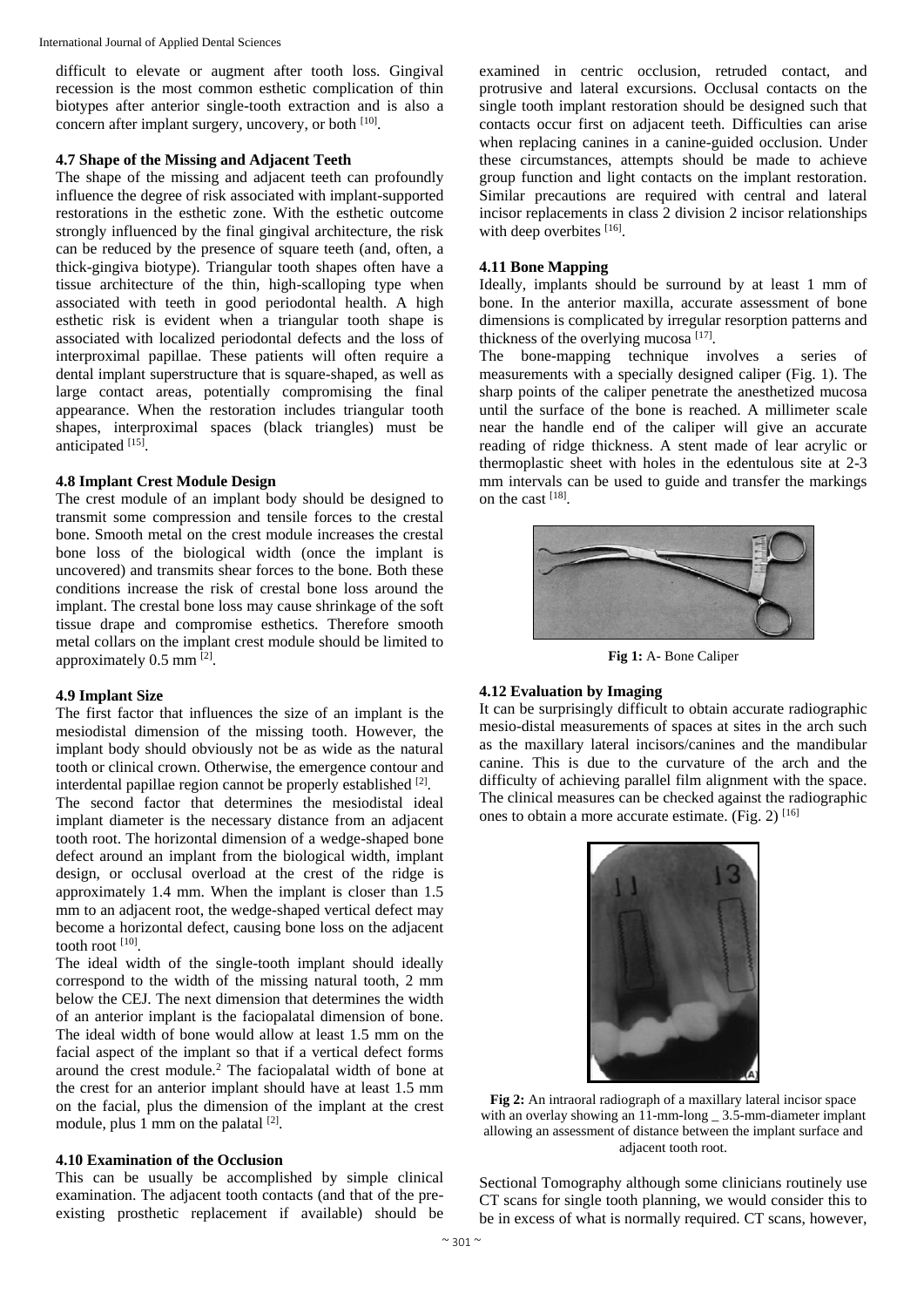may be very important aids with some areas such as the maxillary central incisors where the presence of the incisive canal may compromise implant placement. To optimize the information provided by 3D radiographic techniques, it is helpful to provide information about the planned final restoration. A suitable existing partial denture or a customized stent that mimics the desired tooth setup is constructed and radiographic markers incorporated. The radiopaque marker can be placed in the cingulum area of the tooth if a screwretained crown is planned to indicate the access hole for the screw [16].

# **5. Surgical phase for implant placement 5.1 Different Surgical Techniques**

There are three approaches for single-tooth implant surgery:

- a) Two-stage surgery
- b) One-stage surgery
- c) Direct, one-stage surgery

| <b>Topic</b>                    | <b>Two Stage</b><br><b>One Stage</b> |                    | <b>Direct One Stage</b> |
|---------------------------------|--------------------------------------|--------------------|-------------------------|
| Bone anatomy visual control     | Yes                                  | Yes                | N <sub>0</sub>          |
| Osteotomy visual control        | Yes                                  | Yes                | N <sub>0</sub>          |
| Cover screw/PME                 | <b>Below</b> tissue<br>Above tissue  |                    | Above tissue            |
| Bone graft                      | Yes                                  | Maybe              | N <sub>0</sub>          |
| Exposure to intraoral bacteria  | No                                   | Yes                | <b>Yes</b>              |
| Surgical appointments           | $\mathfrak{D}$                       |                    |                         |
| Prosthetic connection           | At or below tissue                   | At or above tissue | Above tissue            |
| Implant platform level          | More difficult                       | Easier             | Easier                  |
| Reposition Keratinized facially | <b>Yes</b>                           | Yes                | N <sub>0</sub>          |
| Transitional appliance          | Yes                                  | Yes-No             | Yes-No                  |
| Stage II needed                 | Yes                                  | No                 | No                      |

| Table 1: Comparison between Two- Stage, One-Stage, and Direct One- Stage Surgeries |  |  |  |
|------------------------------------------------------------------------------------|--|--|--|
|------------------------------------------------------------------------------------|--|--|--|

# **6. Interim restorations for the osseointegration period**

These procedures will often require a healing phase before the seating of provisional restorations on dental implants. A welldesigned interim restoration will not only provide esthetic relief for the patient, but will help protect the tissue as it matures during the healing phase [19].

# **6.1 Options for ideal interim restorations**

- a. Fixed partial denture
- b. Resin fiber-reinforced fixed partial denture
- c. Vacuform retainer
- d. Removable partial denture (RPD)

#### **7. Stage ii surgery and soft tissue emergence contours**

When the implant-bone interface is acceptable, the exposure of the implant body should be accomplished with the soft tissue final architecture in mind. The ideal goal of the soft tissue drape in a two-stage surgical approach after the implant insertion is for the soft tissue to be at the height of the desired interdental papillae. These soft tissue procedures may be classified as.

# **7.1 Subtractive Technique**

When the soft tissue along the edentulous crest is at the level of the desired interdental papillae and is of sufficient quality and volume, a subtraction technique (e.g., gingivoplasty with a coarse diamond) sculpts the crestal gingival tissues to reproduce the cervical emergence contour of the crown, complete with interdental papillae and proper labial gingival contour. (Fig. 3) $^{[2]}$ 



**Fig 3:** A coarse diamond sculpts the soft tissue drape of the implant crown

## **7.2 Addition Technique**

If the gingival contour at stage II uncovery is insufficient for the proper architecture for the interdental papillae, then an additive surgery is performed to gain tissue thickness and height. Several addition techniques have been proposed [21-24]. For example, an incision is made on the palatal aspect of the ridge, from the palatal line angle of each adjacent tooth. The tissue is elevated from the crest of the ridge, and the firststage cover screw is identified. After removal, a low-profile healing cap of 3 mm is inserted  $[2]$ .

A removable transitional prosthesis is recontoured to fit over the healing cap for the next few weeks until patient is seen for first prosthetic appointment. The soft tissue heals to the contour of the healing abutment or permucosal device. The patient is referred to restoring dentist for fabrication of the final crown after 6 to 8 weeks of tissue maturation  $[2]$ .

# **8. Prosthetic phase 8.1 Abutment Selection**

As a result of the specific anatomical limitations of the singletooth implant, the prosthetic abutment not only must be

designed with antirotational features (which requires a twopiece system) but also may need to be angled to compensate for implant body insertions that are not within the contours of the final restoration<sup>[10]</sup>.

Abutment Options-

# **8.1.1 Prefabricated Abutments**

# **a). Narrow-Diameter Abutments**

Advantages is that one size of abutment may be used for almost all patients. The abutment is seated on the implant platform and engages the hexagon without circumferential hard or soft tissue interference, which is beneficial because the abutment-to implant connection may be several millimeters below the tissue [10].

# **b). Wider-Diameter Abutments**

An abutment with a 1- to 2-mm "flare" positioned 1 to 2 mm above the implant platform presents several advantages. The wider cervical region improves the emergence profile of the soft tissue starting 1 to 2 mm above the bone. The wider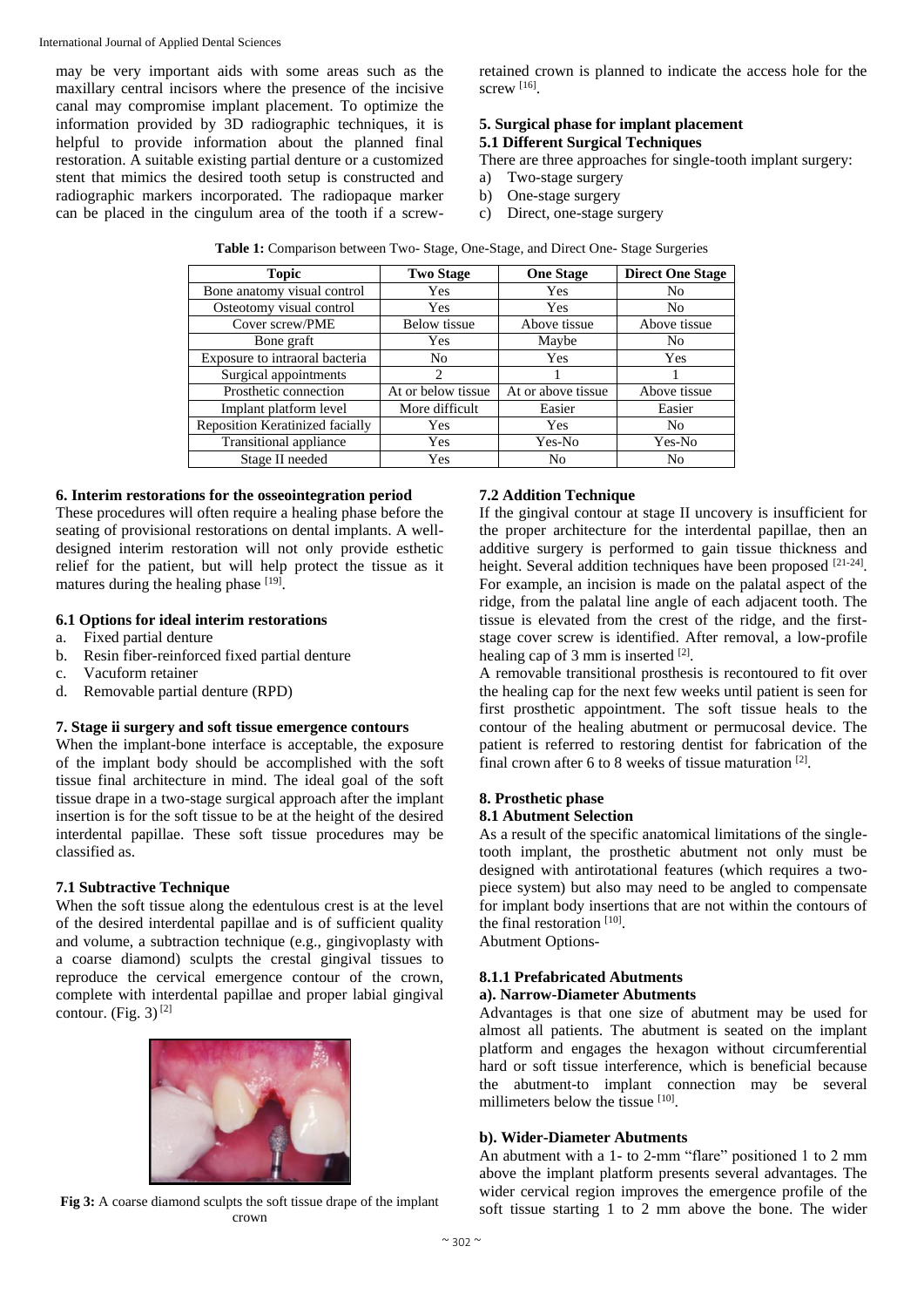abutment also provides a greater surface area for retention and provides a greater premade taper of the abutment [10].

## **c). Premade Anatomic Abutment.**

It seems logical to have an abutment copy a natural tooth crown preparation. The added advantage is that because anterior teeth are wider faciolingually than mesiodistally, the abutment can reflect the natural tooth cross-section [10].

# **d). Ceramic Abutments**

The ceramic premade abutments are usually white in colour. Ceramic premade abutments have become popular to prevent metal below the crown margin from causing a grayish hue to be seen through the cervical tissues when there is a thin biotype [10].

# **e). Angled Abutments**

Their use should be limited to situations in which a facial or angled implant position precludes restoration without correction of the angulation [10].

# **8.1.2 Customized Abutments**

A trend toward laboratory-customized anatomical or aesthetic abutments has emerged. The primary advantage of the custom abutment is that the abutment is fabricated for each specific patient condition. The subgingival crown margin position and contours can be extended only where necessary. Another major advantage of the customized abutment is that the abutment may be fabricated with crown and bridge precious metal, so the facial region may be covered with porcelain [10].

# **8.1.3 Abutments for Screw-Retained Crowns**

For single tooth, the main advantage is simplicity and ease of insertion and removal. Problems can arise when cementing crowns, particularly if deep margins are used. With a screwretained approach, the porcelain can be taken further subgingivally with minimal risks. Usually screw-retained crowns are more applicable to premolar and molar regions where occlusal screw access may be less of an aesthetic problem and in situations where there may be more of a need to remove restorations [18].

# **9. Maintenance phase**

### **9.1 Criteria for Implant Success**

- An individual, unattached implant is immobile when tested clinically.
- A radiograph does not demonstrate any evidence of periimplant radiolucency.
- Vertical bone loss is less that 0.2 mm annually after the first year of service of the implant.
- In the context of the foregoing, a success rate of 85% at the end of a 5-year observation period and 80% at the end of a 10-year period are minimum criteria for success [2].

# **9.2 Ideal Clinical Conditions of Teeth**

- Absence of pain
- Less than 0.1 mm initial horizontal mobility under lateral forces less than 100 g
- Less than 0.15 mm secondary mobility with lateral forces of 500 g
- Absence of observed vertical mobility
- Periodontal probing depths less than 2.5 mm
- Radiographic crestal bone height 1.5 to 2.0 mm below the cementoenamel junction
- No bleeding on probing
- No exudate
- $\bullet$  Absence of gingival recession [2].

# **10. Conclusion**

A missing single tooth is a common scenario in restorative dentistry. The replacement of a single tooth in the anterior region is challenging because of the highly specific soft and hard tissue criteria, in addition to all other esthetic, phonetic, functional, and occlusal requirements. When the intra-tooth is adequate and bone is present or can be created, the implant restoration is the treatment of choice. Today, with the improvements in implant materials, design, surgical approach, and prosthetic guidelines and with reported success rates greater than 97%, the use of implants to replace a single tooth is often the treatment of choice. Unique surgical and prosthetic concepts are implemented for proper results.

# **11. References**

- 1. Tatum OH. The Omni implant system, Birmingham. Ala Alabama Implant Congress, 1988.
- 2. Misch CE. Contemporary implant dentistry. 3rd edition. St. Louis: Mosby Elsevier, 2007.
- 3. Schmitt A1, Zarb GA. The longitudinal clinical effectiveness of osseointegrated dental implants for single-tooth replacement. Int J Prosthodont. 1993; 6(2):197-202.
- 4. Misch CE, D'Alessio R, Misch-Dietsh F. Maxillary partial anodontia and implant dentistry-maxillary anterior partial anodontia in 255 adolescent patients: a 15 year retrospective study of 276 implant site replacements. Oral Health. 2005; 95(4):45-57.
- 5. Jemt T, Laney WR, Harris D, Henry PJ, Krough PHJ, Polizzi G *et al*. Osseointegrated implants for single tooth replacement, a 1-year report from a multicenter prospective study. Int J Oral Maxillofac Implants. 1991;  $6(1):29-36.$
- 6. Laney WR, Jemt T, Harris D, Henry PJ, Krough PHJ, Polizzi G *et al*. Osseointegrated implants for single tooth replacement: progress report from a multicenter prospective study after 3 years. Int J Oral Maxillofac Implant. 1994; 9(1):49-54.
- 7. Laney WR, Jemt T, Harris D, Henry PJ, Krough PHJ, Polizzi G *et al*. Osseointegrated implants for single tooth replacement: a prospective 5-year multicenter study. Int J Oral Maxillofac Implants. 1996; 11(4):450-455.
- 8. Malevez C, Hermans M, Daelemans P. Marginal bone levels at Brånemark system implants used for single tooth restoration. The influence of implant design and anatomical region. Clin Oral Implants Res. 1996; 7(2):162-169.
- 9. Gomez-Roman G, Schulte W, d'Hoedt B, Axman-Krcmar D. The Frialit- 2 Implant System: 5-year clinical experience in single tooth and immediately post extraction applications. Int J Oral Maxillofac Implants. 1997; 12(3):209-309.
- 10. Misch CE. Dental implant prosthestics 2rd edition. St. Louis: Mosby Elsevier, 2015.
- 11. Kois JC. Predictable single tooth peri-implant estheticsfive diagnostic keys. Compend Contin Educ Dent. 2001; 22(3):199-218.
- 12. Salama H, Salama M, Garber D, Adar P. Techniques for developing optimal peri-implant papillae within the esthetic zone: guided soft tissue augmentation. J Esthet Dent. 1995; 7(4):125-129.